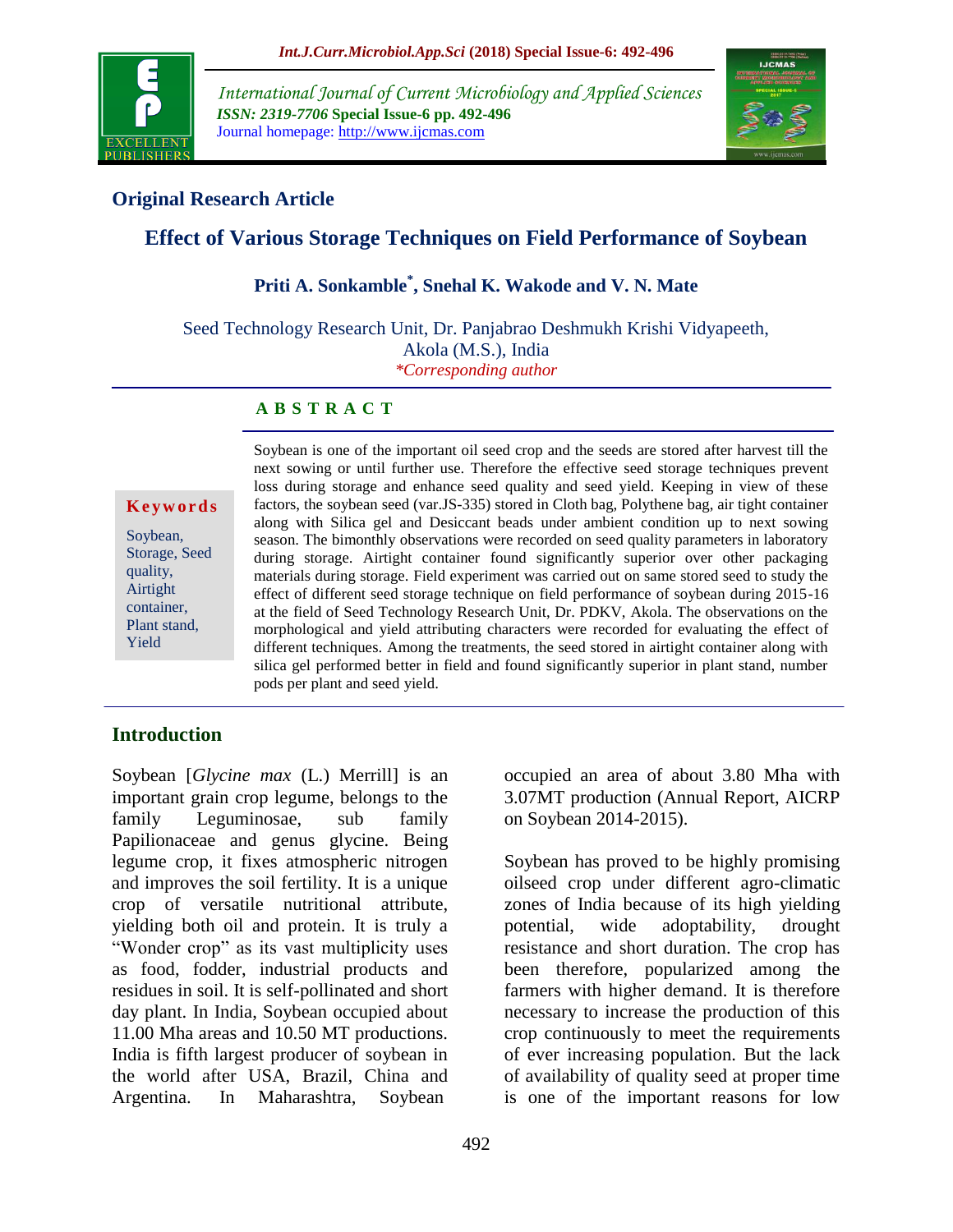productivity in soybean. Seed can store satisfactorily under control condition with low temperature and low moisture. Therefore, rapid loss of seed viability and vigour takes place during storage at ambient temperature.

Several factors causing seed deterioration such as harvesting, processing, transportation, etc. Soybean does not store well at high seed moisture and high temperature but they can store satisfactorily under control condition with low temperature and low moisture. Low vigour seed may result in poor field stands, especially if planted in less than ideal soil. To overcome such problem, seed technologies like proper storage technique is required in soybean to enhance seed and seedling performance, to protect seed from pathogens and to improve seed germinations. The study was thus designed to find out a viable and better seed packaging for soybean, a high volume seed crop, so that their seed viability and field emergence are maintained for prolonged duration.

### **Materials and Methods**

Freshly harvested seed of soybean var. JS-335 were collected in November 2014 and samples of 1kg soybean seed were stored in different storage containers like polythene bag, cloth bag and airtight container along with silica gel and desiccant beads under ambient condition up to next sowing season. The experiment was conducted at the field of seed technology unit, Dr. P.D.K.V. Akola during kharif of 2015-16 to identify the field performance, the observations on the morphological and yield attributing characters were recorded for evaluating the effect of different techniques.

The experiment was laid out in Randomized Block Design with four treatments and five

replication. The initial plant stand was determined by the total number of seedling emerged per plot after fifteen days of sowing. Days to 50%flowering was recorded by the day on which 50% plants from the plot found to be bloomed. Thus total number of days required for flowering of 50% plants, from date of sowing were counted and expressed as days to 50% flowering. Plant height measured by the randomly selected five labeled plant from base of the plant to tip of main shoot and average height per plant was reported in centimeter.

The pods from five randomly selected plants were collected, counted and mean number of pods per plant was recorded. Fully dried seed were taken from each treatment and each replication and 100 seeds were counted and their accurate weight was recorded on electronic balance. The total number of seeds from each of five observation plants was weighted separately and average weight of seeds per plant was recorded and reported as seed yield per plant[g]. The seed yield obtained from the net plot area recorded and calculated seed yield (q/ha) on the basis of net plot area.

### **Results and Discussion**

During this study the data showed the seed quality parameters differed significantly due to different seed storage techniques. The seed stored in airtight container along with silica gel recoded significantly higher seed quality parameters followed by seed stored in polythene bag (Table 1 and 2). Significantly maximum seed germination (89.33%), seedling length (28.14cm), vigour index (2513.83) and minimum seed infection (0.67%) was recorded in seed stored in airtight container by using silica gel at the end of  $8<sup>th</sup>$  month of storage. The same treatment performed better in field than others (Table 3 and 4).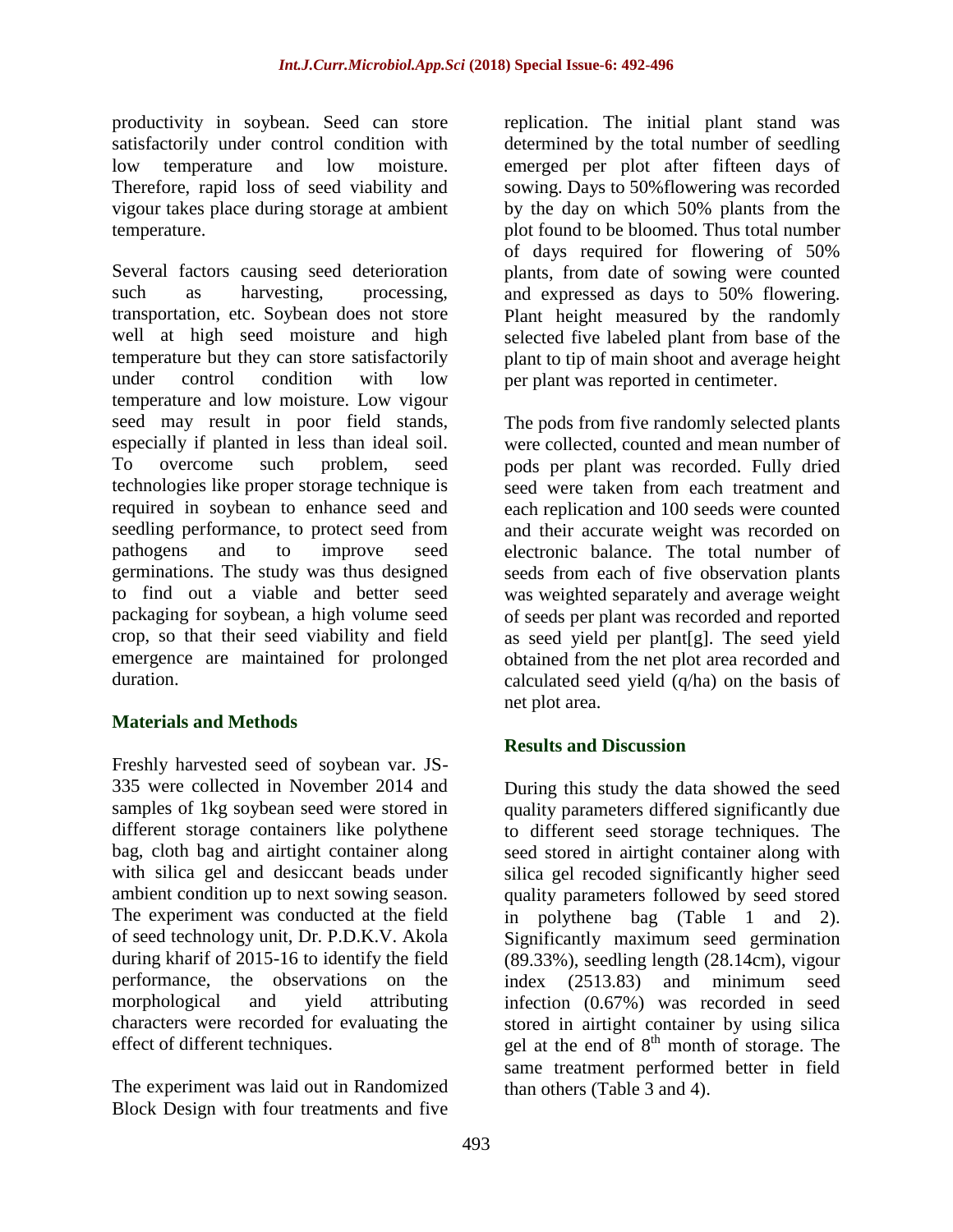Initial plant stand was significantly influenced by different seed storage techniques. Maximum initial plant stand (115) was found in seed stored in airtight container by using silica gel followed by in T4 (108.33). Rahman and Rahman (1997) reported that the highest germination and lowest prevalence of fungi was recorded in the seeds stored in tin followed by polythene bag and cloth bag with polythene.Field emergence of soybean seeds was significantly higher in the seeds stored in polythene bag (79.6%) than cloth bag (76.8%) after four months of storage.This is due to ageing, which resulted in deterioration of seed resulting the decrease in the field emergence.

Vieira *et al.,* (1999) reported that decline in seed germination, field emergence and seedling vigour was negatively correlated with greater electrolyte leakage in soybean. Shinde *et al., (*2008) reported the higher germination percentage (74.83%) field emergence percentage (71.66%) lower moisture content (8.75%) and pathogen incidence (7.9%) in the soybean seed stored in HDPE bags than seeds stored in jute canvas bags (72.00, 69.75, 11.81 and 9.00%, respectively). Sarmin (2009) reported decrease of soybean seedling emergence performance with increase of storage RH. Saha and Sultana (2008) declared that with increasing the soybean seed's age and storage duration will reduce germination and seedling field emergence.

Days to 50% flowering was recorded in ranges from 43 to 45 days. Seed stored in airtight container by using silica gel showed earlier flowering (43 days) followed by (44days) seed stored in polythene bag and seed stored in airtight container by using desiccant beads of seeds. Late flowering was observed in treatment seed stored in cloth bag (45days). The plant height was recorded

during flowering which was ranges from 41.16 to 44.87cm. Maximum plant height (44.87cm) was recorded in Seed stored in airtight container by using silica gel. The lowest plant height  $(41.16)$  recorded in T<sub>4</sub>.

In case of number of pod per plant, maximum no. of pods (31) was recorded in seed stored in airtight container by using silica gel followed by seed stored in polythene bag (30.67) and seed stored in airtight container by using desiccant beads (28.33).The lower no. of pod per plant were recorded in seed stored in cloth bag (26.33).

According to Lin (1982), Keshavulu and Krishnasamy (2005), soybean seeds with high vigour index emerged better in the field and produced more number of pods per plant than the seeds with low vigour.

Non-significant differences were observed in hundred seed weight. It was ranges from 4.77g to 6.02g. The seed yield per plant was significant influenced by different seed storage techniques. Significantly highest seed yield per plant (8.46g) was recorded in treatment  $T_{3}$ - seed stored in airtight container by using silica gel seed followed by  $inT<sub>4</sub>$ - seed stored in airtight container by using desiccant beads (7.22 g).

Seed yield per hectare (20.35q/ha) was also significantly highest in  $T_{3}$ - seed stored in airtight container by using silica gel, followed by  $T_4$  (18.74q/ha) and  $T_1$ (17.20q/ha). The lowest seed yield per hectare (16.22) was recorded in  $T_2$ .

Based on the results obtained, it can be conclude that, the airtight container along with silica gel was safe for soybean storage. Such storage techniques will maintain seed quality during storage and improving field performance as compare to other packaging material**.**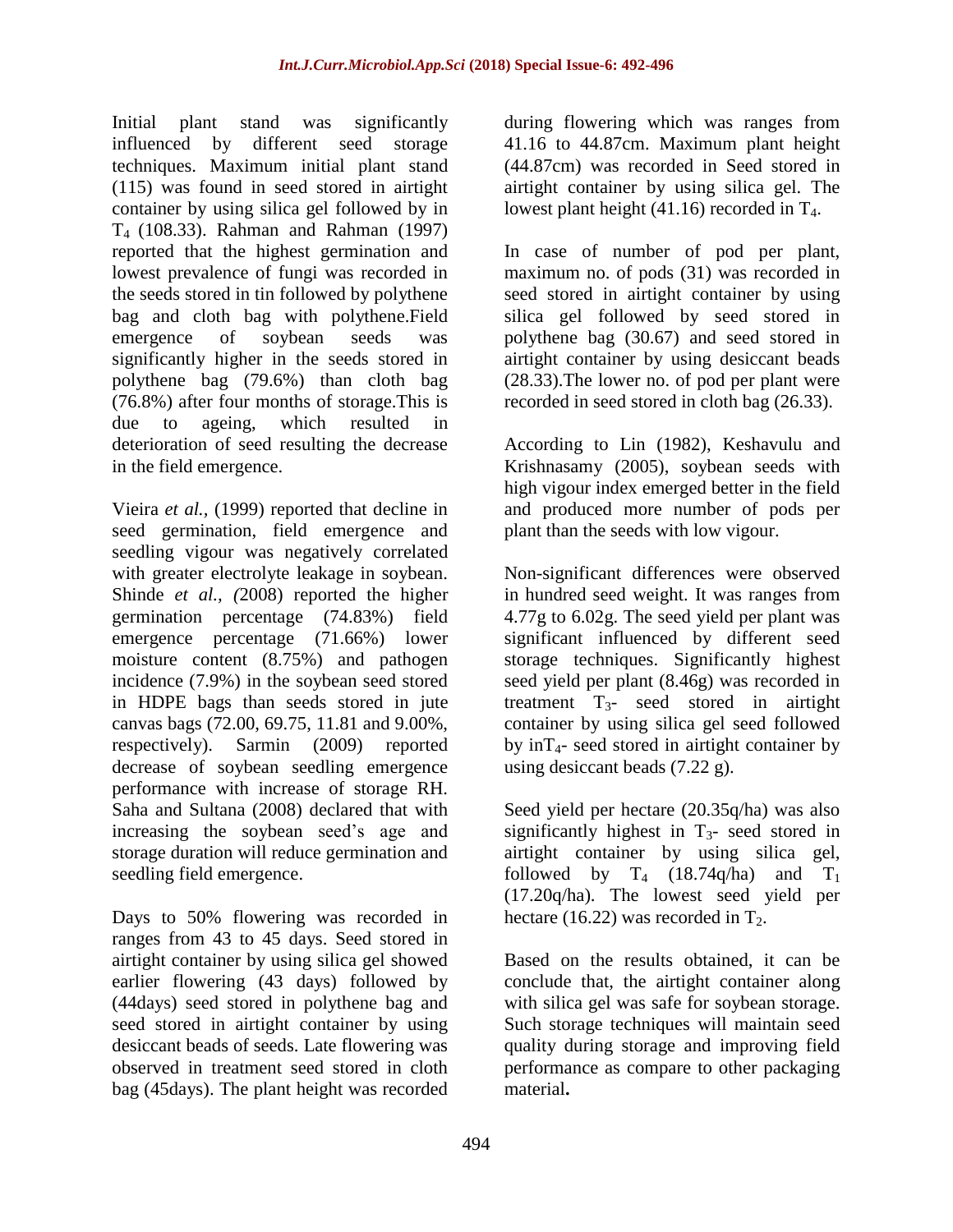| Treatment/<br>month | Germination $(\% )$ |       |                     |       |                | Seedling length(cm) |              |       |  |
|---------------------|---------------------|-------|---------------------|-------|----------------|---------------------|--------------|-------|--|
|                     | $\overline{2}$      |       | $\ddot{\mathbf{6}}$ | 8     | $\overline{2}$ | $\overline{4}$      | $\mathbf{p}$ | 8     |  |
| $T_1$               | 95.67               | 91.67 | 88.33               | 83.33 | 28.19          | 29.25               | 27.86        | 27.99 |  |
| T <sub>2</sub>      | 93.67               | 87.33 | 82.00               | 77.67 | 28.27          | 29.16               | 27.49        | 28.03 |  |
| $T_3$               | 95.33               | 94.33 | 90.33               | 89.33 | 30.46          | 30.01               | 29.54        | 28.14 |  |
| T <sub>4</sub>      | 90.00               | 89.33 | 87.00               | 87.00 | 27.81          | 26.89               | 26.05        | 24.70 |  |
| $SE(m+$             | 0.91                | 1.17  | 1.11                | 1.41  | 0.58           | 0.62                | 0.71         | 0.64  |  |
| cd@5%               | 2.98                | 3.80  | 3.61                | 4.61  | l.90           | 2.03                | 2.31         | 2.07  |  |

**Table.1** Effect of different seed storage techniques on seed germination and seedling length of soybean during storage

## **Table.2** Effect of different seed storage techniques on vigour index and seed infection of soybean during storage

| Treatment/     | <b>Vigour index</b> |         |         |         |                | Seed infection $(\% )$  |      |      |  |
|----------------|---------------------|---------|---------|---------|----------------|-------------------------|------|------|--|
| month          | $\overline{2}$      | 4       | 6       | 8       | $\overline{2}$ | $\overline{\mathbf{4}}$ | 6    | 8    |  |
| $T_1$          | 2695.83             | 2681.23 | 2459.81 | 2332.97 | 0.33           | 0.67                    | 1.33 | 1.67 |  |
| $T_2$          | 2648.37             | 2546.98 | 2253.42 | 2177.93 | 5.89           | 6.10                    | 6.20 | 6.41 |  |
| $T_3$          | 2904.25             | 2833.01 | 2669.65 | 2513.83 | 0.33           | 0.33                    | 0.67 | 0.67 |  |
| T <sub>4</sub> | 2503.01             | 2400.7  | 2267.6  | 2147.76 | 0.33           | 0.33                    | 0.67 | 0.67 |  |
| $SE(m+$        | 59.66               | 68.43   | 70.02   | 64.40   | 1.24           | 1.13                    | 1.08 | 1.38 |  |
| cd@5%          | 194.55              | 223.16  | 228.35  | 210.00  | 4.04           | 3.70                    | 3.53 | 3.19 |  |